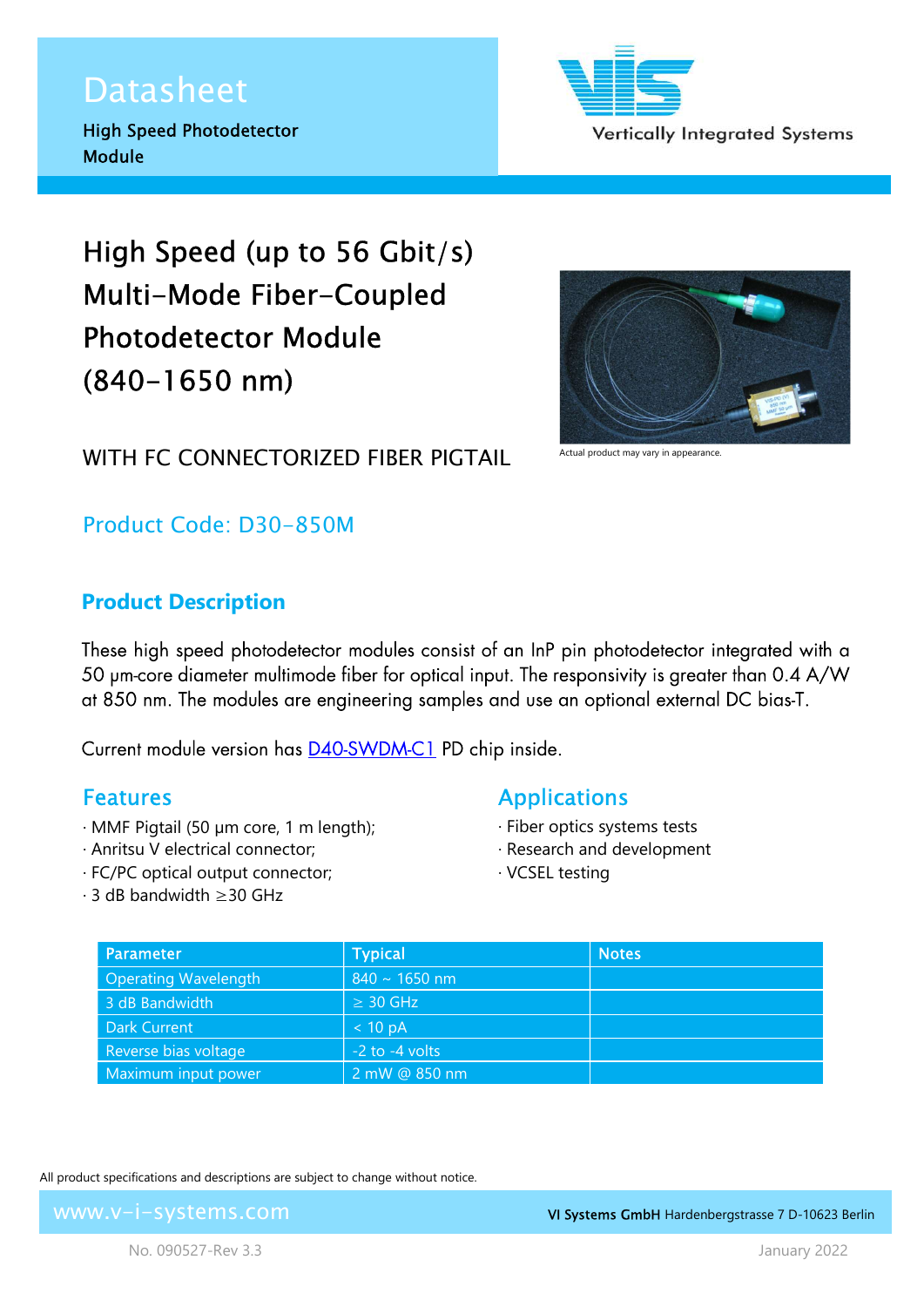## Datasheet

Ī

High Speed Photodetector Module D30-850M



#### Electro-Optical Specifications (based on D40 SWDM) (T = 0 to 85°C)

| Parameter                       | Symbol       | Condition                   | Min | Typ | Max            | Unit |
|---------------------------------|--------------|-----------------------------|-----|-----|----------------|------|
| Dark current                    | $I_d$        | $V_{Bias} = -2.5 V$         |     |     | $\overline{4}$ | nA   |
| $S_{21}$ 3 <i>dBo</i> Bandwidth | $BW_{f3dB}$  | $-2.5V$<br>50 $\Omega$ load | 30  |     | 40             | GHz  |
| Operating wavelength            | λ            |                             | 840 |     | 960            | nm   |
| Responsivity                    | R            | 850 nm                      |     | 0.4 |                | A/W  |
|                                 | R            | 880 nm                      |     | 0.4 |                | A/W  |
|                                 | R            | 910 nm                      |     | 0.4 |                | A/W  |
|                                 | $\mathsf{R}$ | 940 nm                      |     | 0.4 |                | A/W  |
|                                 | R            | 1310 nm*                    |     | 0.6 |                | A/W  |
|                                 | R            | 1550 nm*                    |     | 0.6 |                | A/W  |

\*anti-reflection coating on the PD chip is optimized for <1% reflectivity within the range 840 nm - 960 nm



S21 and S11 measurements can be supplied upon request